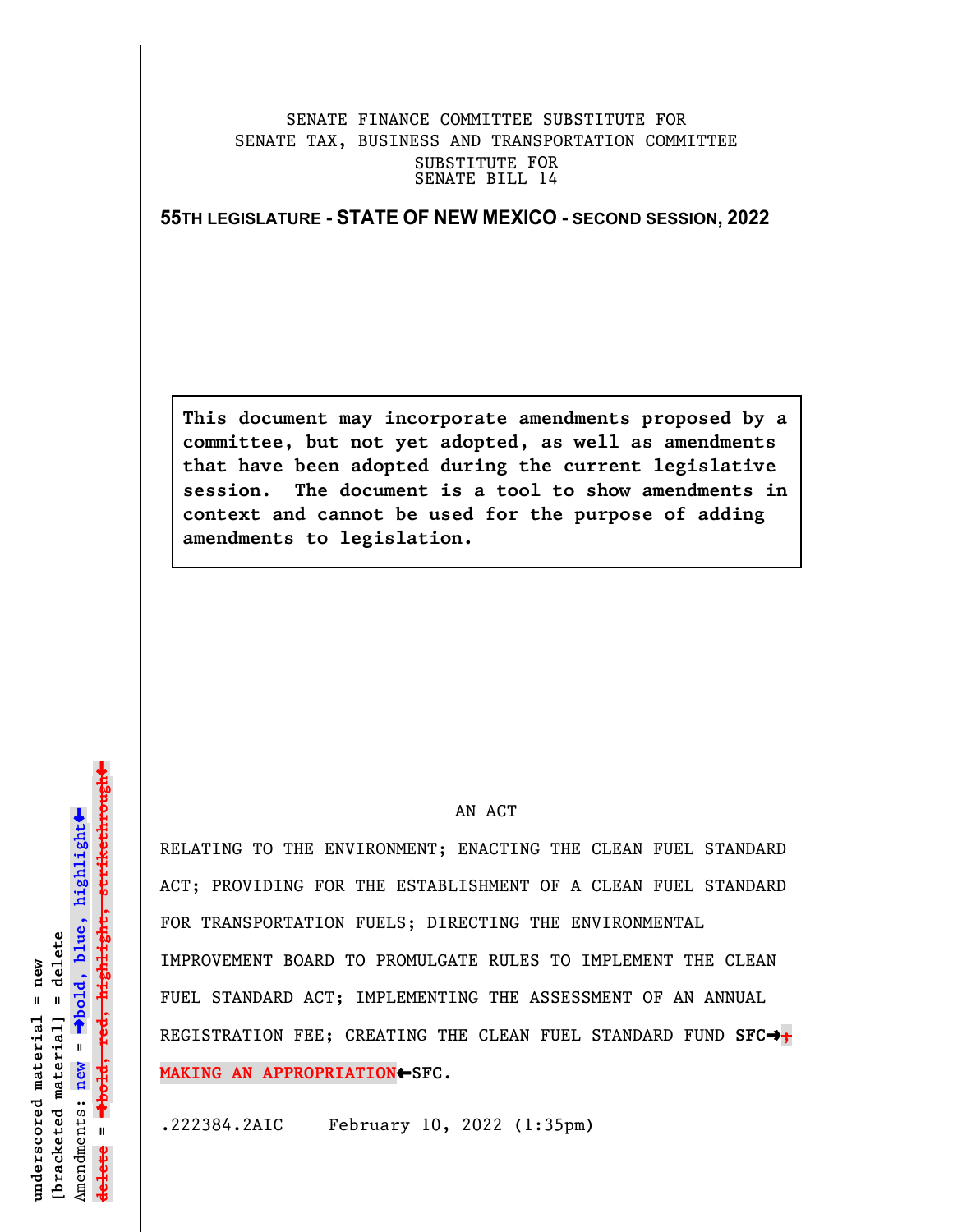BE IT ENACTED BY THE LEGISLATURE OF THE STATE OF NEW MEXICO:

**SECTION 1.** A new Section 74-14-1 NMSA 1978 is enacted to read:

"74-14-1. [NEW MATERIAL] SHORT TITLE.--Chapter 74, Article 14 NMSA 1978 may be cited as the "Clean Fuel Standard Act"."

**SECTION 2.** A new Section 74-14-2 NMSA 1978 is enacted to read:

"74-14-2. [NEW MATERIAL] DEFINITIONS.--As used in the Clean Fuel Standard Act:

A. "board" means the environmental improvement board;

B. "carbon capture and sequestration" means the process of concentrating carbon dioxide present in flue or exhaust gases, or air, via chemical or physical separation methods and permanently sequestering the captured carbon dioxide by chemical methods such as mineralization or physical methods such as injection into a subsurface geologic formation;

C. "carbon intensity" means the quantity of fuel life cycle emissions per unit of fuel energy, expressed in grams of carbon dioxide equivalent per megajoule;

D. "clean fuel standard" means a standard applicable to transportation fuels that reduces greenhouse gas emissions, on average, per unit of fuel energy;

.222384.2AIC February 10, 2022 (1:35pm)

 $- 2 -$ 

 $\ddag$ º**bold, red, highlight, strikethrough**  $\ddot{\bullet}$ º**bold, blue, highlight**  $b$ racketed material] = delete **[bracketed material] = delete** inderscored material = new **underscored material = new**  $\mathbf{I}$ Amendments: **new** = Amendments: new  $\mathbf{I}$ **delete = lelete**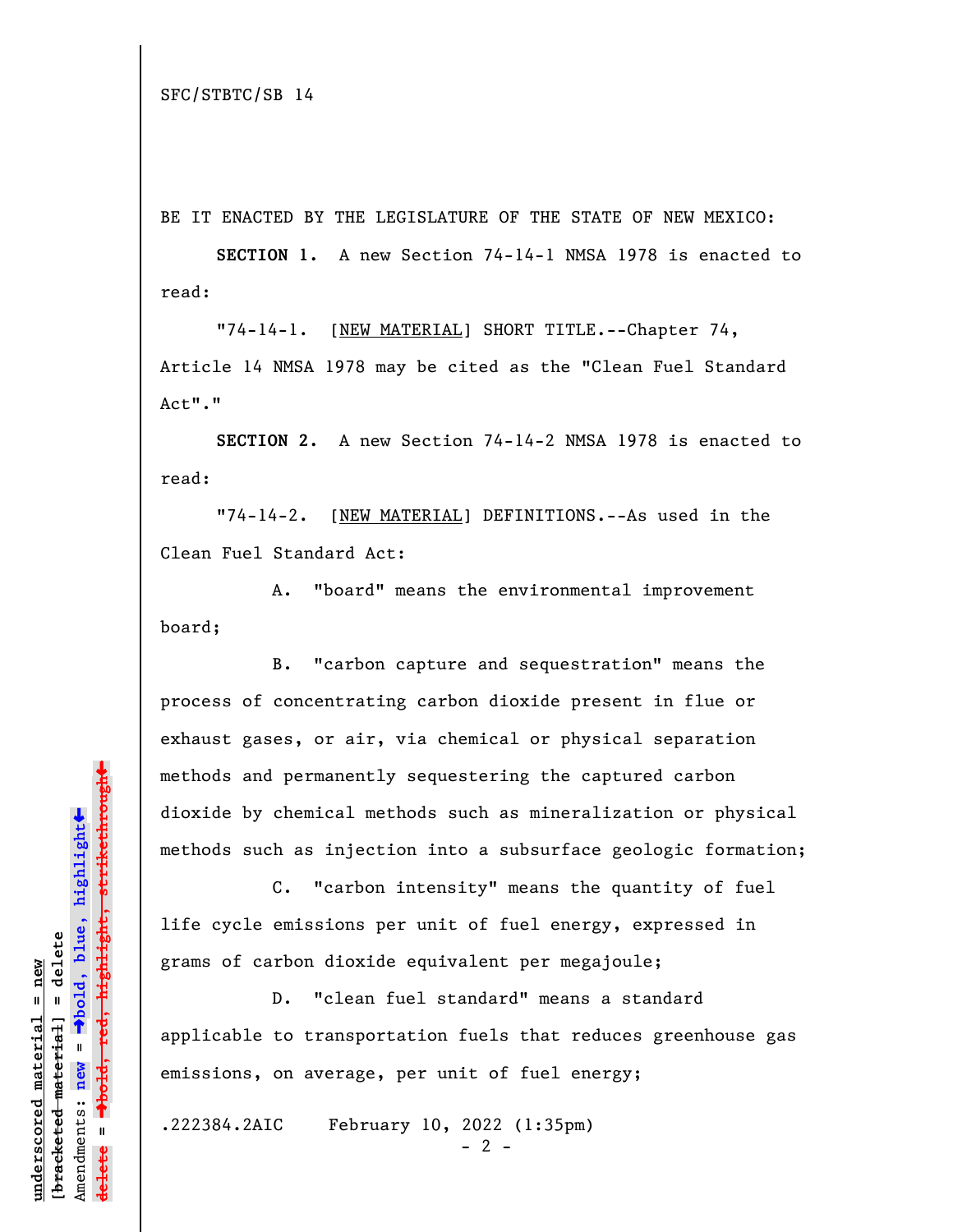E. "credit" means a unit of measure assigned to a person who generates greenhouse gas emission reductions that is used to comply with the clean fuel standard, such that one credit is equal to one metric ton of carbon dioxide equivalent;

F. "deficit" means a unit of measure assigned to the provider of a transportation fuel that has a carbon intensity greater than the applicable standard, such that one deficit is equal to one metric ton of carbon dioxide equivalent;

G. "department" means the department of environment;

H. "direct air capture" means chemical or physical separation of carbon dioxide directly from ambient air;

I. "disproportionately impacted communities" means disadvantaged communities or communities or populations of people for which multiple burdens, including environmental and socioeconomic stressors, inequity, poverty, high unemployment, pollution or discrimination, may act to persistently and negatively affect the health, well-being and environment of the communities or populations;

J. "fuel life cycle emissions" means the aggregate quantity of direct and indirect greenhouse gas emissions across the full fuel life cycle, including all stages of fuel and feedstock production and distribution, from extraction or

.222384.2AIC February 10, 2022 (1:35pm)

- 3 -

»red<del>, highlight, strikethrough</del> º**bold, red, highlight, strikethrough**  $\ddot{\bullet}$ º**bold, blue, highlight** bracketed material] = delete **[bracketed material] = delete** inderscored material = new **underscored material = new** Amendments: **new** =  $\mathbf{u}$ Amendments: new **delete =**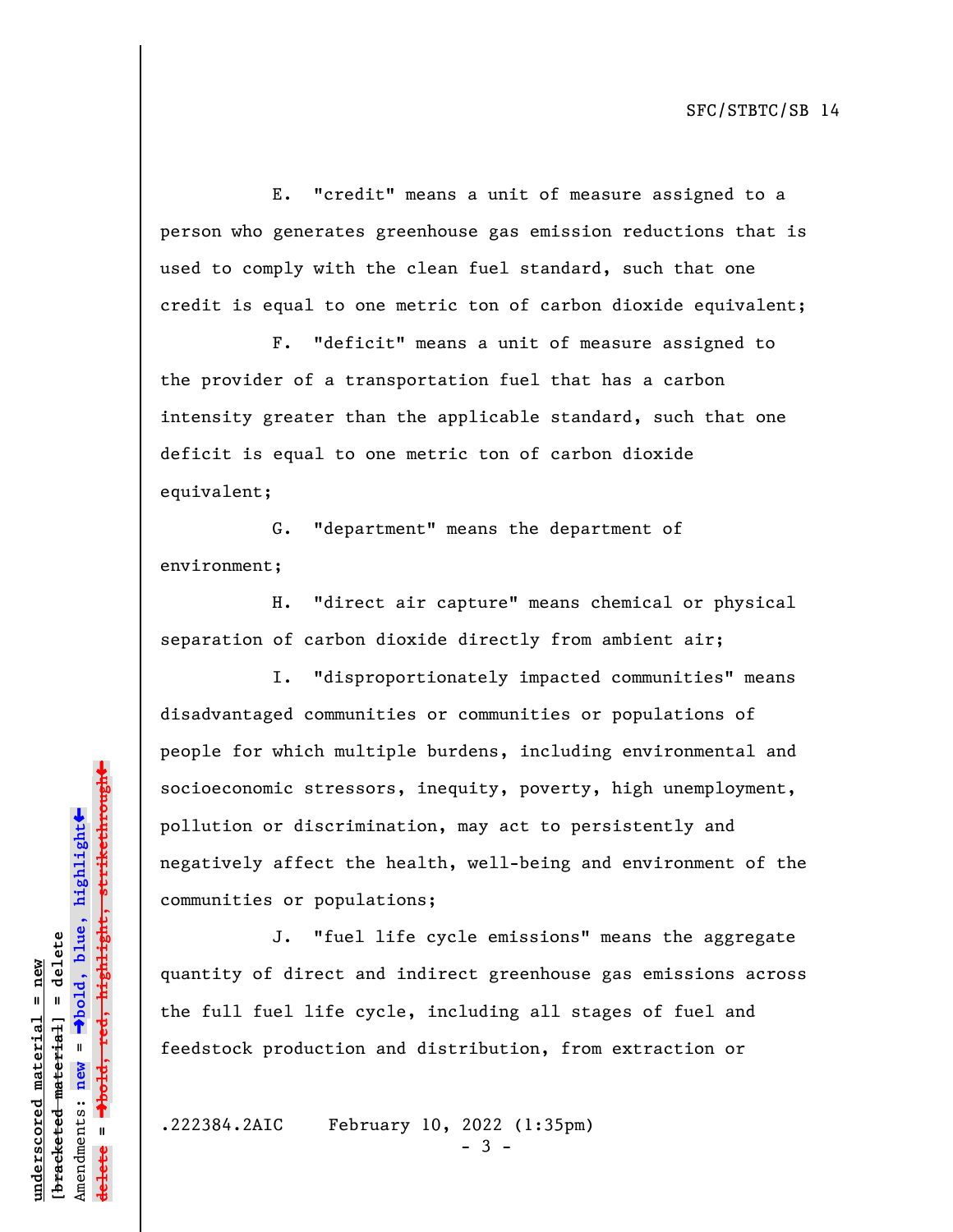feedstock generation through the distribution, delivery and use of the finished fuel by the ultimate consumer, where the mass values for all greenhouse gases are adjusted to account for their relative global warming potential;

K. "fuel pathway" means a detailed description of all stages of production and uses for a transportation fuel, including feedstock generation or extraction, production, distribution and combustion and use of the fuel by the consumer that is used to calculate the fuel life cycle emissions of a transportation fuel;

L. "greenhouse gas" means carbon dioxide, methane, nitrous oxide, hydrofluorocarbons, perfluorocarbons and sulfur hexafluoride;

 M. "motor vehicle" means "motor vehicle" and "special mobile equipment", as those terms are defined in the Motor Vehicle Code;

N. "provider" means a person that produces in New Mexico or imports into New Mexico transportation fuel; and

O. "transportation fuel" means electricity or a liquid or gaseous fuel that is blended, sold, supplied, offered for sale or used for the propulsion of a motor vehicle, or that is intended for use in a motor vehicle, in New Mexico and that meets applicable standards, specifications and testing requirements for motor vehicle fuel quality. "Transportation fuel" does not mean electricity or liquid or gaseous fuel for

.222384.2AIC February 10, 2022 (1:35pm)

- 4 -

 $\ddag$ º**bold, red, highlight, strikethrough**  $\ddot{\bullet}$ º**bold, blue, highlight**  $b$ racketed material] = delete **[bracketed material] = delete** inderscored material = new **underscored material = new** Amendments: **new** =  $\mathbf{u}$ Amendments: new **delete =**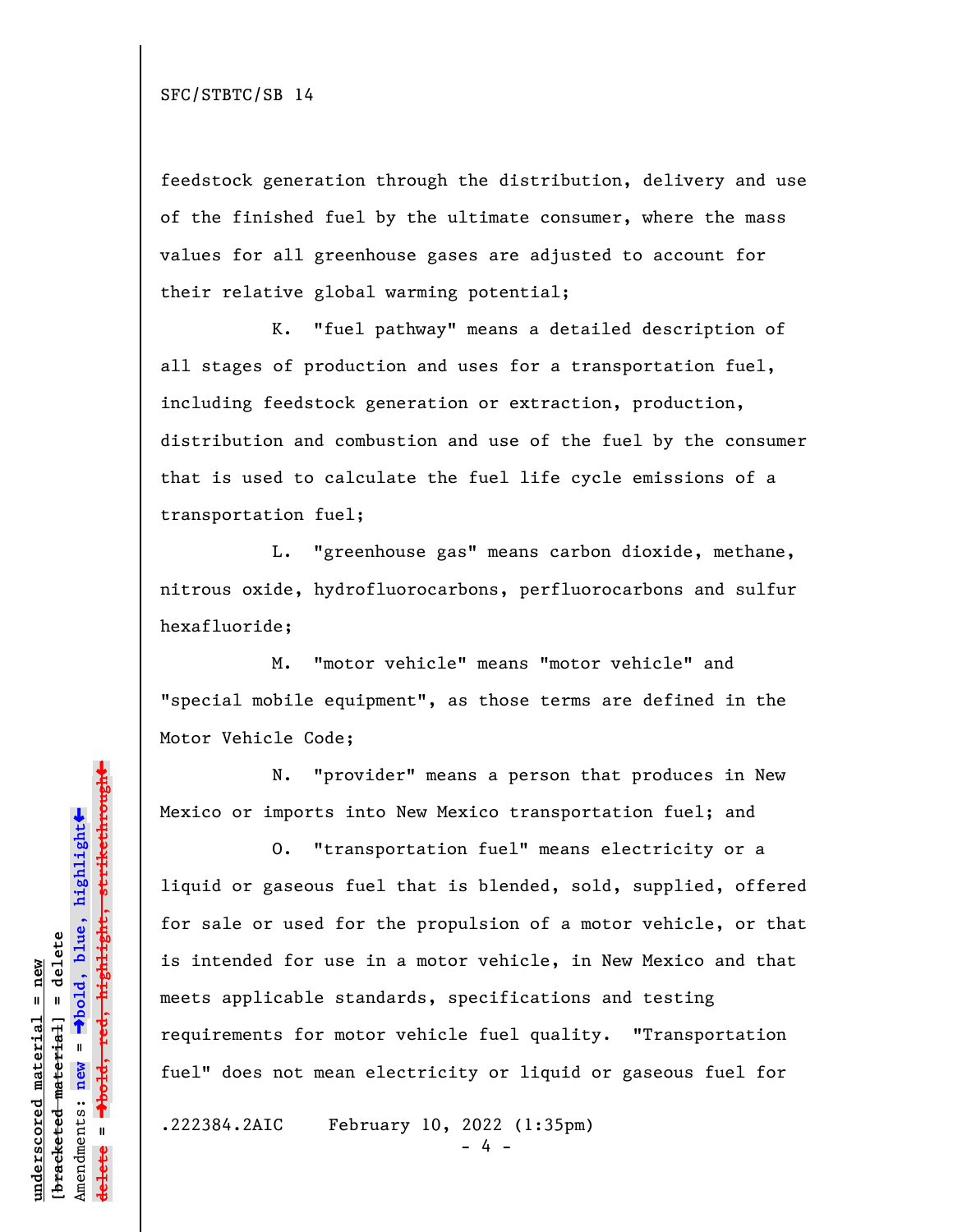non-motor vehicle purposes."

**SECTION 3.** A new Section 74-14-3 NMSA 1978 is enacted to read:

"74-14-3. [NEW MATERIAL] CLEAN FUEL STANDARD-- ESTABLISHED--RULEMAKING.--

A. The board shall adopt rules to implement the Clean Fuel Standard Act.

B. The Clean Fuel Standard Act shall apply to providers.

C. In adopting rules, the board shall take into consideration equivalent programs adopted by other jurisdictions and may coordinate with other jurisdiction to promote regional reductions in greenhouse gas emissions.

D. No later than twenty-four months after the effective date of the Clean Fuel Standard Act, the department shall petition the board to promulgate rules to implement the Clean Fuel Standard Act. The rules shall:

(1) establish the clean fuel standard based on a schedule for annually decreasing the carbon intensity of transportation fuels used in New Mexico. The schedule shall reduce the average amount of greenhouse gas emissions per unit of fuel energy by a minimum of twenty percent below 2018 levels by 2030 and by a minimum of thirty percent below 2018 levels by 2040;

.222384.2AIC February 10, 2022 (1:35pm)

 $\ddag$ º**bold, red, highlight, strikethrough**  $\ddot{\bullet}$ º**bold, blue, highlight** bracketed material] = delete **[bracketed material] = delete** inderscored material = new **underscored material = new** Amendments: **new** =  $\mathbf{u}$ Amendments: new **delete =**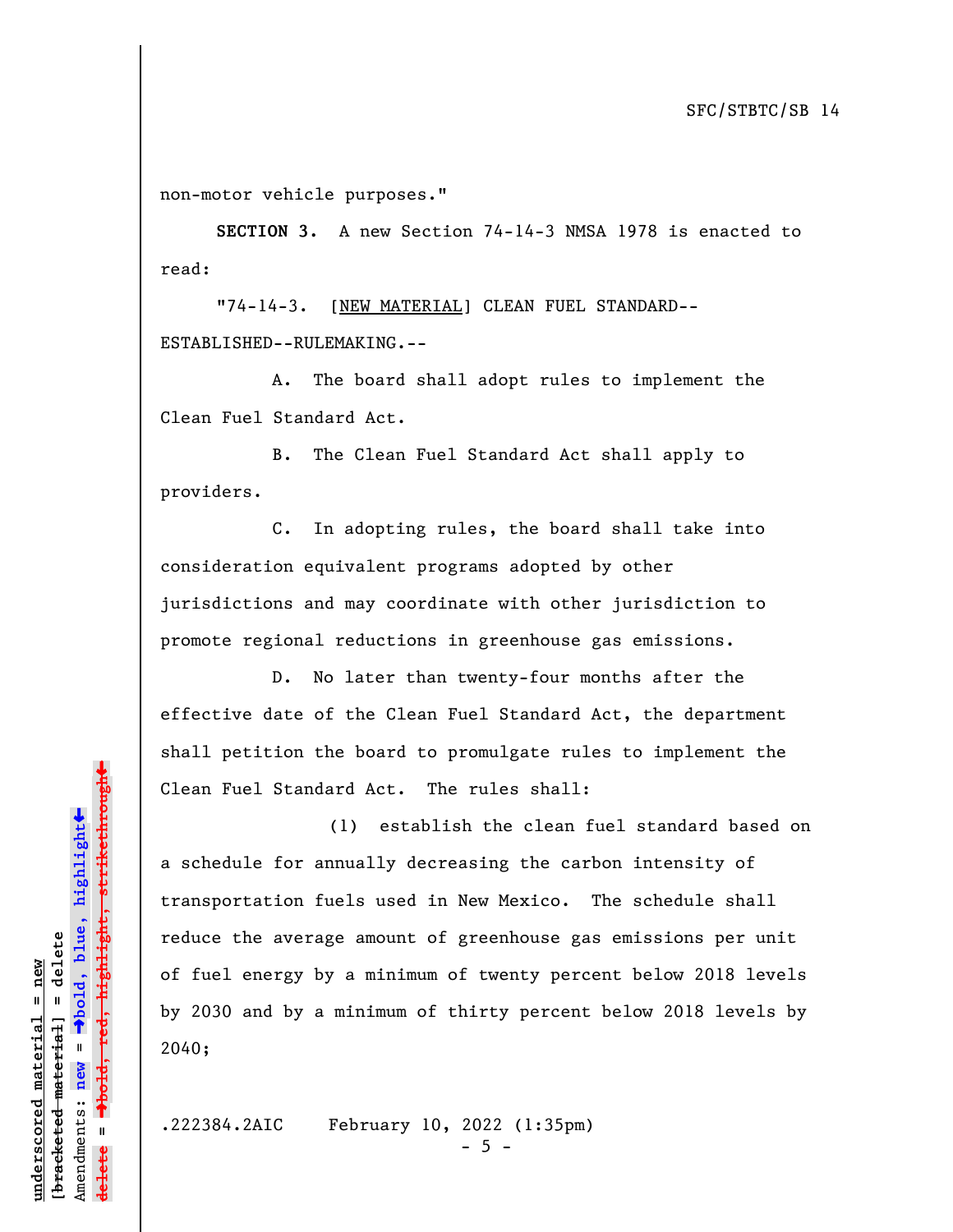(2) establish a process to determine carbon intensity values for transportation fuels that does not discriminate against fuels on the basis of having originated in another state or jurisdiction. Nothing in this paragraph shall be construed to prohibit the inclusion or assessment of emissions related to location-specific fuel characteristics, fuel production, storage, transportation, combustion or associated changes in land use in determining the carbon intensity of a transportation fuel;

(3) require the use of nationally or regionally recognized models or protocols for determining fuel life cycle emissions and indirect land use changes in establishing the carbon intensity value for transportation fuels;

(4) establish a process for providers to comply with the Clean Fuel Standard Act by obtaining and retiring credits;

(5) establish a mechanism for the generation of credits, which may include projects in the following sectors: agricultural, aviation, chemical, dairy, energy, film, forestry, manufacturing, mining, oil and gas, waste management or wastewater treatment, transportation, including transportation infrastructure, and utility, including projects or investments consistent with Section 62-8-12 NMSA 1978 to expand transportation electrification. Credits may also be

.222384.2AIC February 10, 2022 (1:35pm)

- 6 -

»-bold, red, highlight, strikethrough º**bold, red, highlight, strikethrough**  $\ddot{\bullet}$ º**bold, blue, highlight**  $b$ racketed material] = delete **[bracketed material] = delete** inderscored material = new **underscored material = new** Amendments: **new** =  $\mathbf{u}$ Amendments: new  $\mathbf{u}$ **delete =**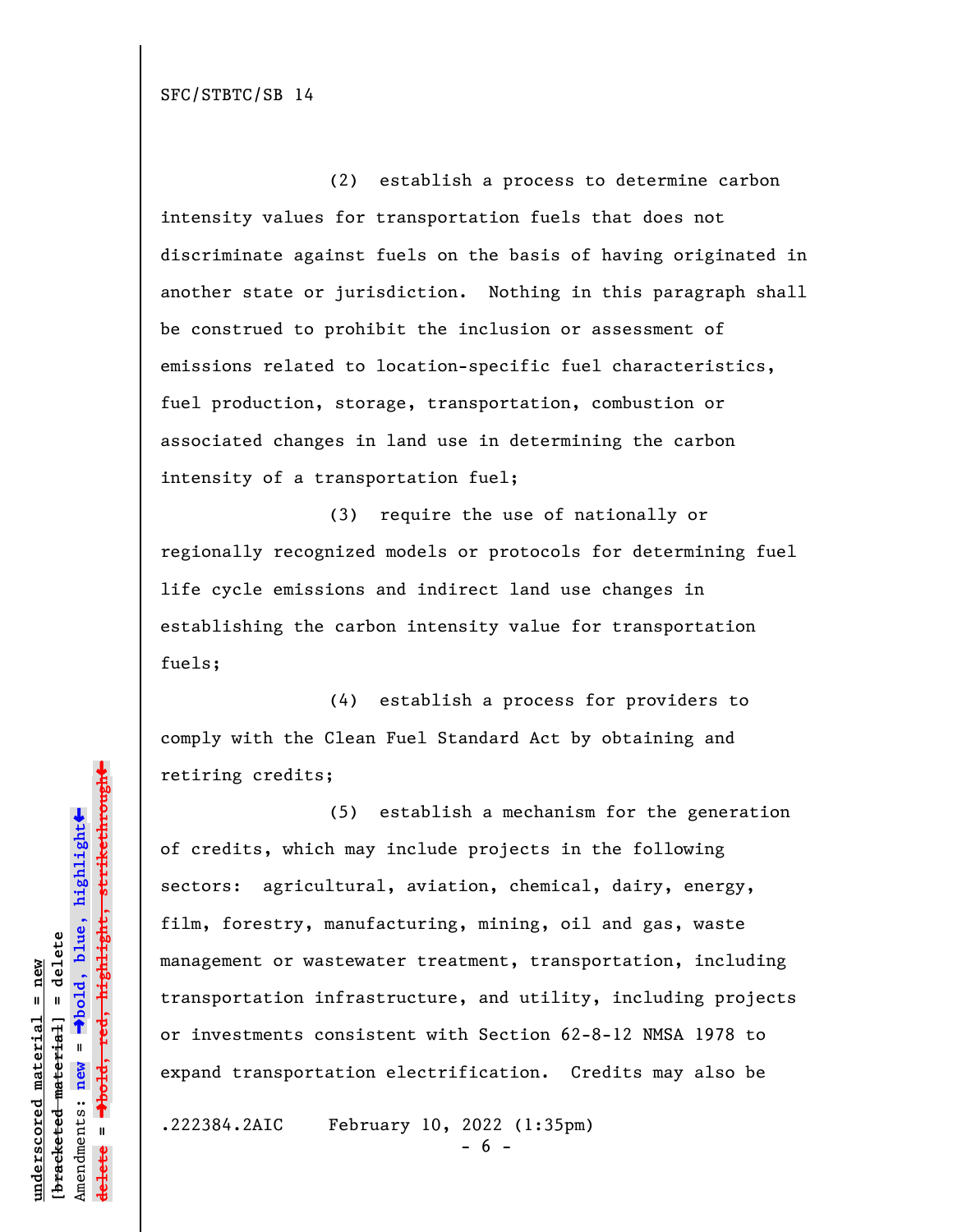generated from carbon capture and sequestration, direct air capture and methane capture and use projects. Credits generated pursuant to this paragraph, except for those generated by direct air capture, shall be generated by activities that either improve the carbon intensity of transportation fuels or reduce greenhouse gas emissions associated with transportation in New Mexico. To generate eligible credits, carbon capture and sequestration, direct air capture and methane capture and use projects shall result in additional, quantifiable, verifiable, permanent and enforceable greenhouse gas emission reductions;

(6) require the annual registration of providers and any person generating credits;

(7) require the assessment of an annual registration fee for providers and any person generating credits that is sufficient to cover the reasonable costs of the department's administration and enforcement of the Clean Fuel Standard Act and implementation of rules. Fees collected pursuant to this paragraph shall be deposited in the clean fuel standard fund;

(8) require providers to demonstrate compliance with the clean fuel standard by balancing credits and deficits on an annual basis and submitting fuel pathway applications, fuel transactions and carbon intensity data to

.222384.2AIC February 10, 2022 (1:35pm)

- 7 -

»º**bold, red, highlight, strikethrough** red<del>, highlight, strikethrough</del>  $\ddot{\bullet}$ º**bold, blue, highlight** bracketed material] = delete **[bracketed material] = delete** inderscored material = new **underscored material = new** Amendments: **new** =  $\mathbf{u}$ Amendments: new **delete =**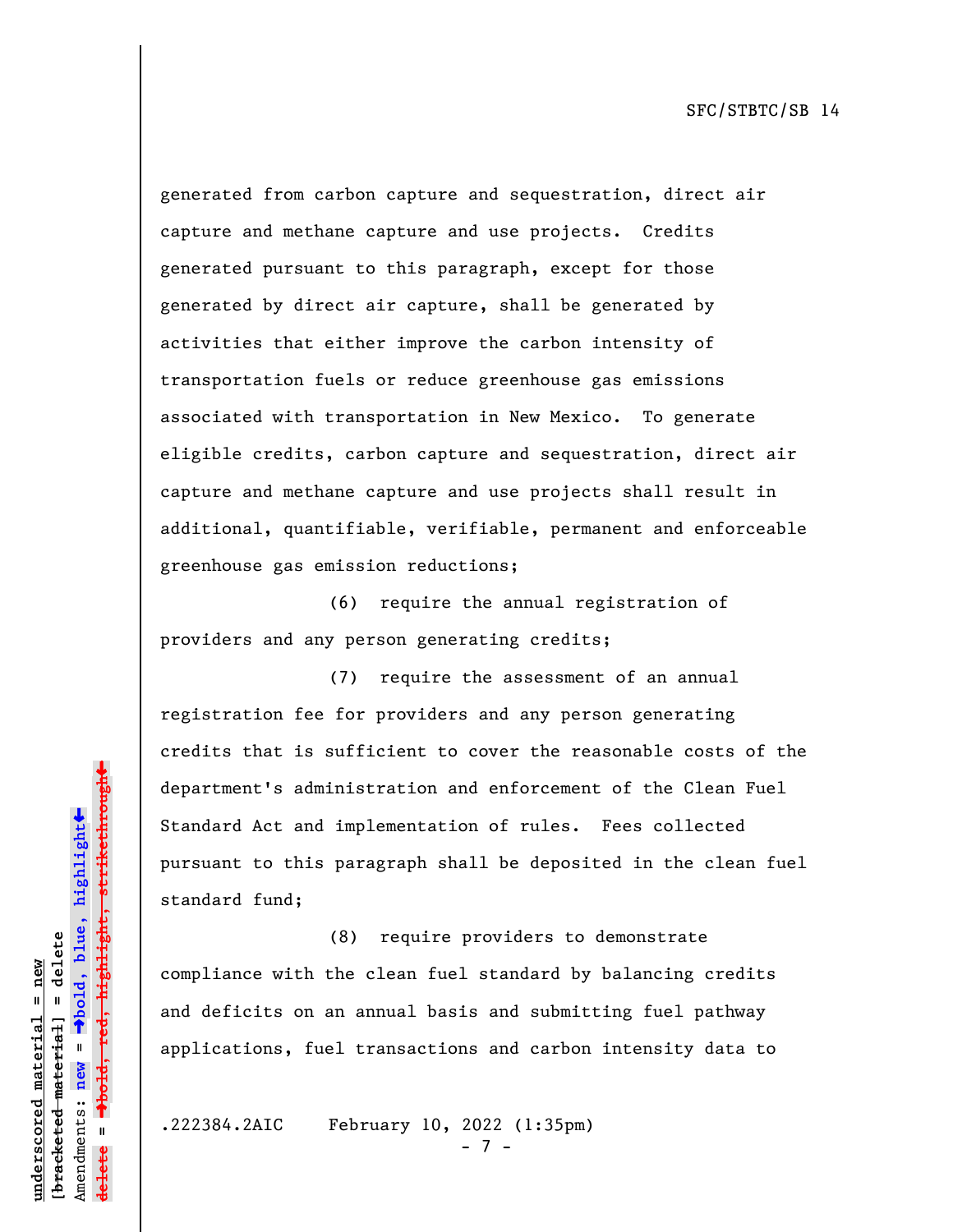the department;

(9) establish a fair market for credit transactions that is administered by the department or a third party. The board shall adopt rules for market management, including transaction fees, cost-containment measures or other mechanisms that enable credits to be traded, sold or banked for future compliance periods and procedures for verifying the validity of credits and deficits generated under the Clean Fuel Standard Act;

(10) require third-party certifications of fuel pathway applications and third-party verifications of fuel transactions and carbon intensity data on an annual basis, at the expense of the provider or any person generating credits;

(11) establish requirements and an accreditation process for third-party verification, including acceptance of verification entities that are accredited by another state that adopts a low-carbon fuel standard and establishes a third-party verification program;

(12) prioritize mechanisms for credit generation that benefit disproportionately impacted, environmental justice and rural communities and reduce cumulative impacts;

(13) require electric utilities that generate credits from electricity used as transportation fuel to track and record all net revenues generated from the credits in a

.222384.2AIC February 10, 2022 (1:35pm)

- 8 -

 $\ddag$ º**bold, red, highlight, strikethrough**  $\ddot{\bullet}$ º**bold, blue, highlight**  $b$ racketed material] = delete **[bracketed material] = delete** inderscored material = new **underscored material = new** Amendments: **new** =  $\mathbf{I}$  $\frac{1}{2}$ Amendments: new  $\mathbf{I}$ **delete = lelete**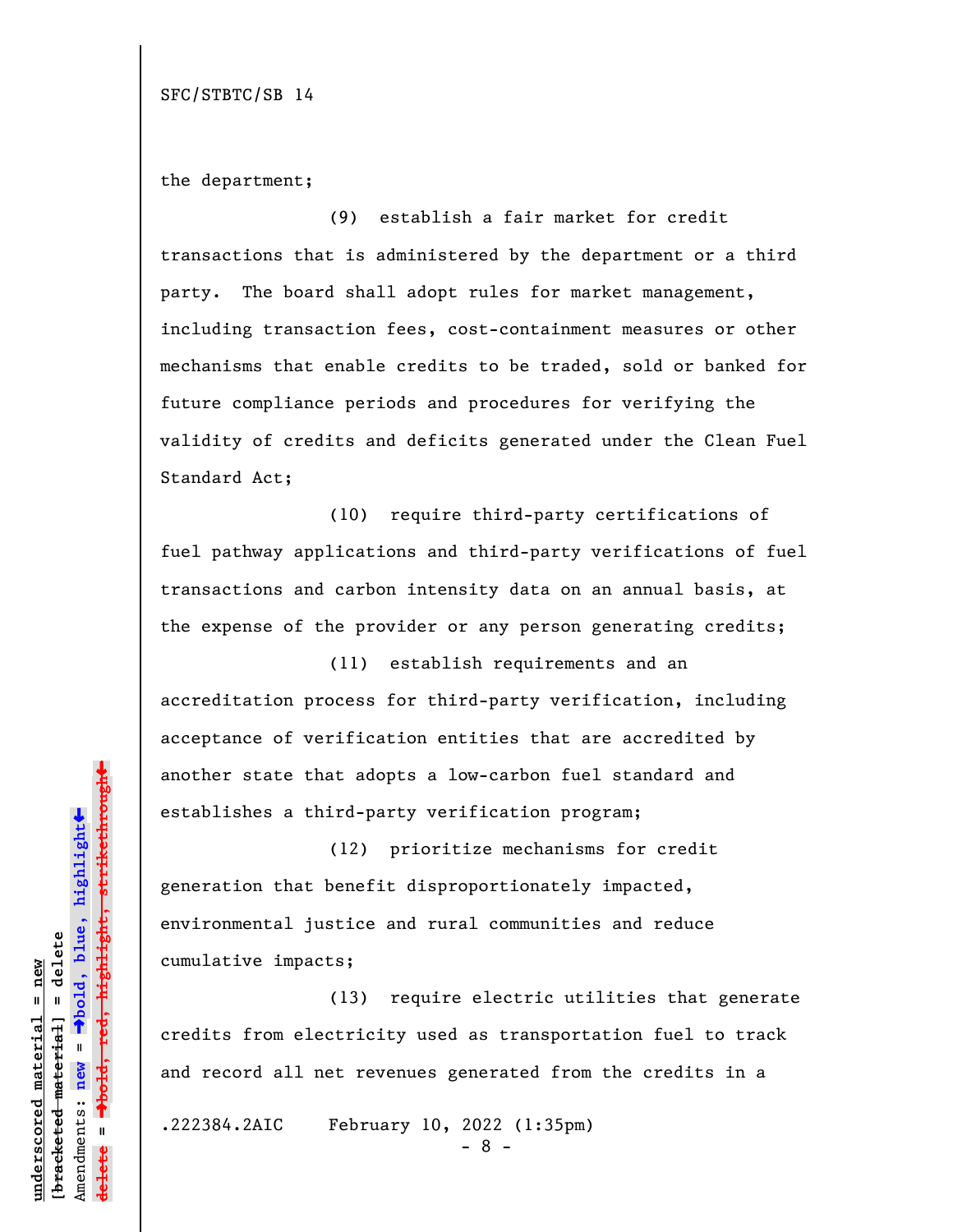regulatory liability solely for subsequent use for the purposes of increasing transportation electrification, including transportation electrification projects, rebates for electric vehicle purchases, education and outreach activities or the provision of direct benefits for current electric vehicle customers; provided that at least thirty percent of net revenues in year one, forty percent of net revenues in year two and fifty percent of net revenues in subsequent years shall be used to support transportation electrification that primarily benefits disproportionately impacted, environmental justice or rural communities. Funding for programs pursuant to this paragraph shall be in addition to funding to expand transportation electrification pursuant to Section 62-8-12 NMSA 1978. For the purposes of this paragraph, "net revenues" means revenues from the sale of credits generated by an electric utility, less the reasonable transaction, administrative and marketing costs associated with program administration, sale of the credits and compliance with this section, which costs shall be presumed to be prudent; and

(14) establish mechanisms to facilitate compliance for providers that are not meeting the clean fuel standard at the end of any compliance period. The rules shall include provisions necessary for the department to hold credit clearance markets.

.222384.2AIC February 10, 2022 (1:35pm)

- 9 -

» $\rightarrow$ bold, red, highlight, strikethrough º**bold, red, highlight, strikethrough**  $\ddot{\bullet}$ º**bold, blue, highlight**  $b$ racketed material] = delete **[bracketed material] = delete** inderscored material = new **underscored material = new** Amendments: new = Amendments: **new** = **delete =**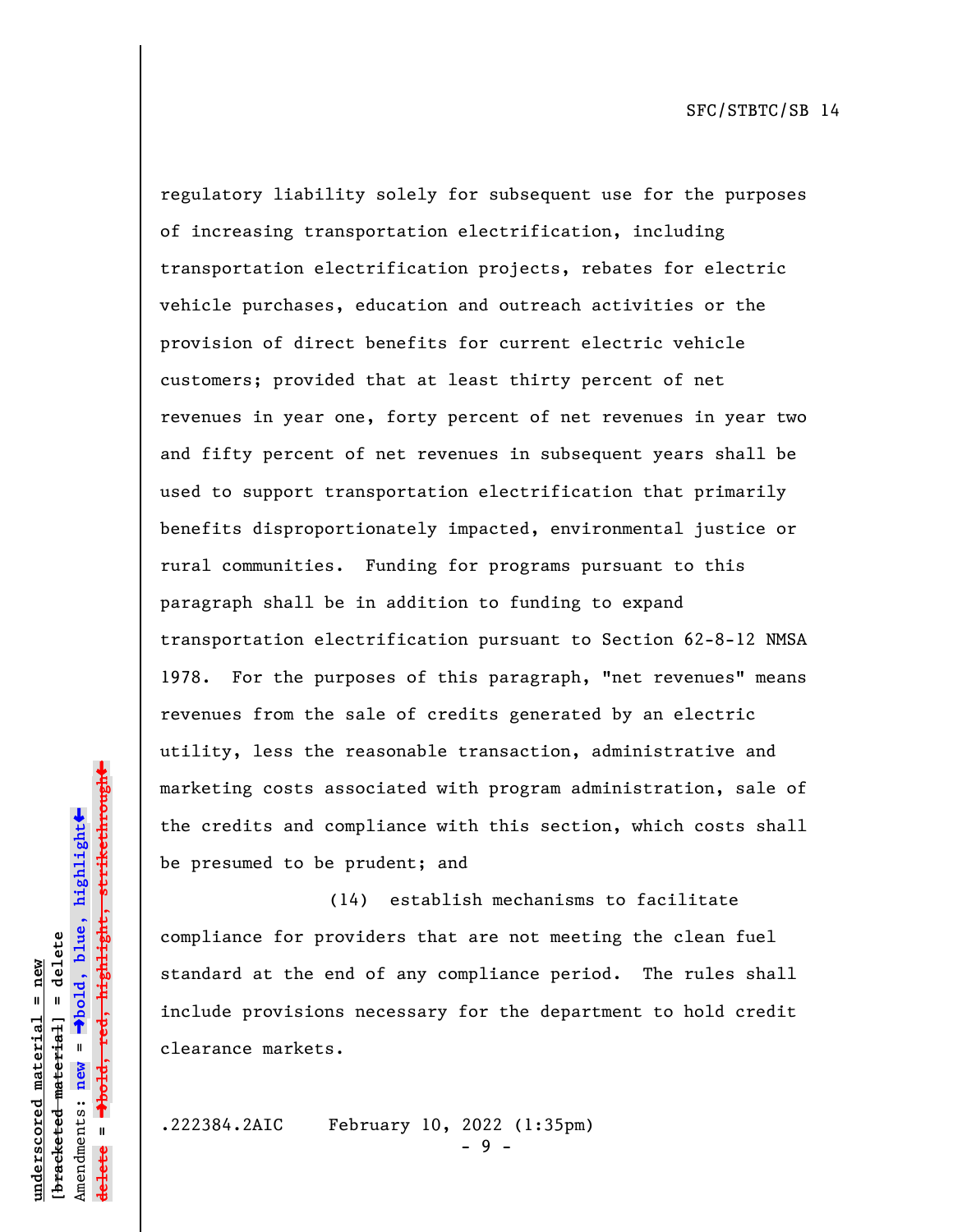E. The department is responsible for the administration of the clean fuel standard and credits, including implementation and enforcement of the rules adopted by the board pursuant to the Clean Fuel Standard Act.

F. As part of the rulemaking required pursuant to this section, the department, in consultation with the New Mexico department of agriculture, shall develop an emergency deferral process for the department, in consultation with stakeholders, to temporarily suspend the implementation of a clean fuel standard to address market conditions. The rules shall require the department to consider a provider's request for emergency deferral."

**SECTION 4.** A new Section 74-14-4 NMSA 1978 is enacted to read:

"74-14-4. [NEW MATERIAL] CLEAN FUEL STANDARD FUND-- CREATED.--The "clean fuel standard fund" is created **SFC**º**as a nonreverting fund**•SFC in the state treasury. The fund consists of appropriations, gifts, grants, donations, income from investment of the fund and fees collected from the regulation of transportation fuels pursuant to the Clean Fuel Standard Act. Money in the fund is **SFC**º**appropriated**»**SFC SFC**º**subject to** appropriation by the legislature<sup>+</sup>SFC to the department and shall be administered by the department for staffing and resources needed for administration and enforcement of rules pertaining to transportation fuels and greenhouse gas

.222384.2AIC February 10, 2022 (1:35pm)

 $-10 -$ 

 $\ddag$ º**bold, red, highlight, strikethrough**  $\ddot{\bullet}$ º**bold, blue, highlight**  $b$ racketed material] = delete **[bracketed material] = delete** inderscored material = new **underscored material = new** Amendments: **new** =  $\mathbf{I}$ Amendments: new  $\mathbf{u}$ **delete =** <del>ielete</del>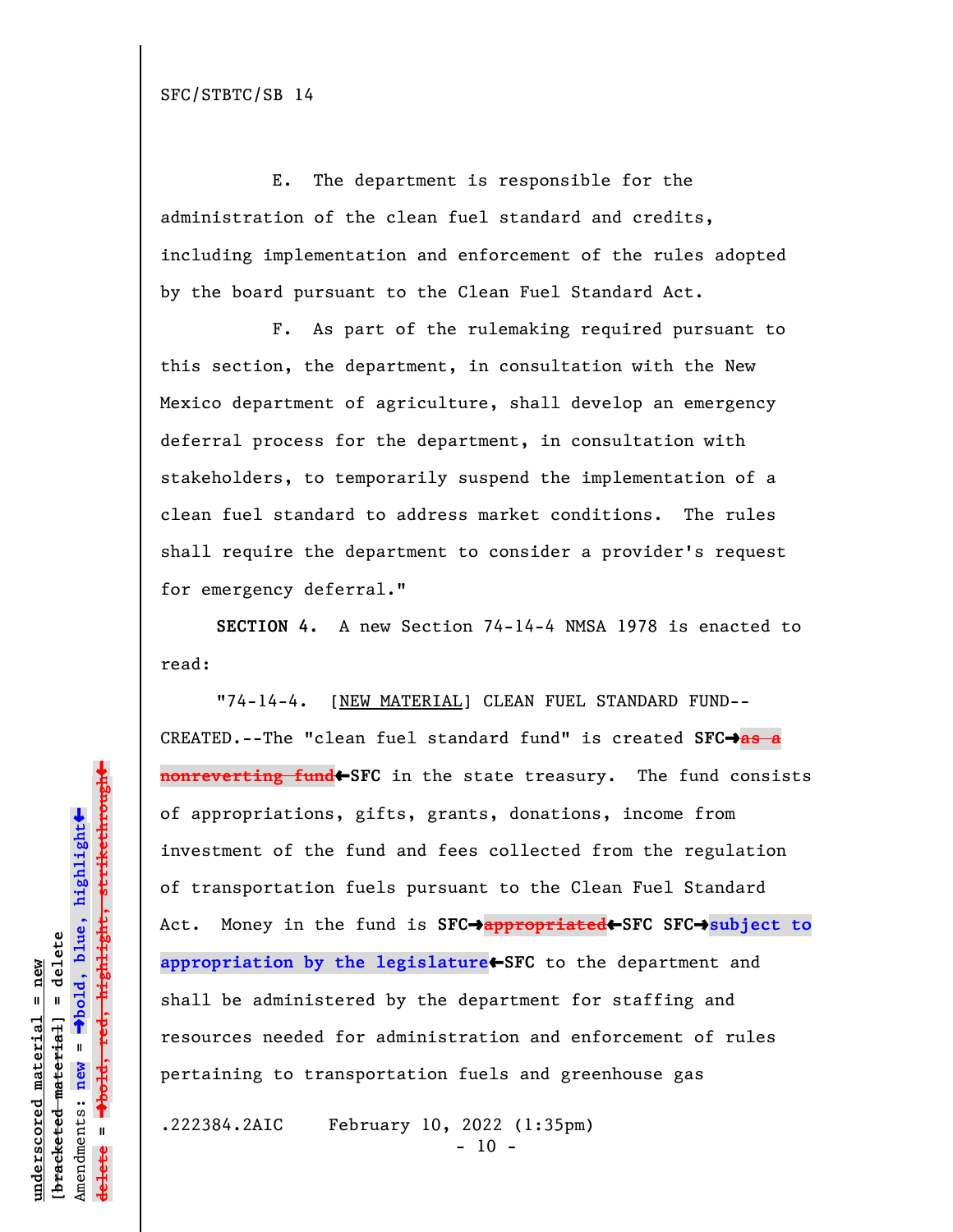emissions. Disbursements from the fund shall be by warrant drawn by the secretary of finance and administration pursuant to vouchers signed by the secretary of environment or the secretary's designee. Any unexpended or unencumbered balance in the clean fuel standard fund remaining at the end of any fiscal year shall SFC $\rightarrow$ not $\leftarrow$ SFC revert to the general fund."

**SECTION 5.** Section 74-1-8 NMSA 1978 (being Laws 1971, Chapter 277, Section 11, as amended) is amended to read:

"74-1-8. BOARD--DUTIES.--

A. The board is responsible for environmental management and consumer protection. In that respect, the board shall promulgate rules and standards in the following areas:

(1) food protection;

(2) water supply, including a capacity development program to assist water systems in acquiring and maintaining technical, managerial and financial capacity in accordance with Section 1420 of the federal Safe Drinking Water Act of 1974 and rules authorizing imposition of administrative penalties for enforcement;

(3) liquid waste, including exclusive authority to establish on-site liquid waste system fees that are no more than the average charged by the contiguous states to New Mexico for similar permits and services and to implement and administer an inspection and permitting program for on-site

.222384.2AIC February 10, 2022 (1:35pm)

- 11 -

»red<del>, highlight, strikethrough</del> º**bold, red, highlight, strikethrough**  $\ddot{\bullet}$ º**bold, blue, highlight** bracketed material] = delete **[bracketed material] = delete** inderscored material = new **underscored material = new** Amendments: **new** =  $\mathbf{I}$ Amendments: new **delete =**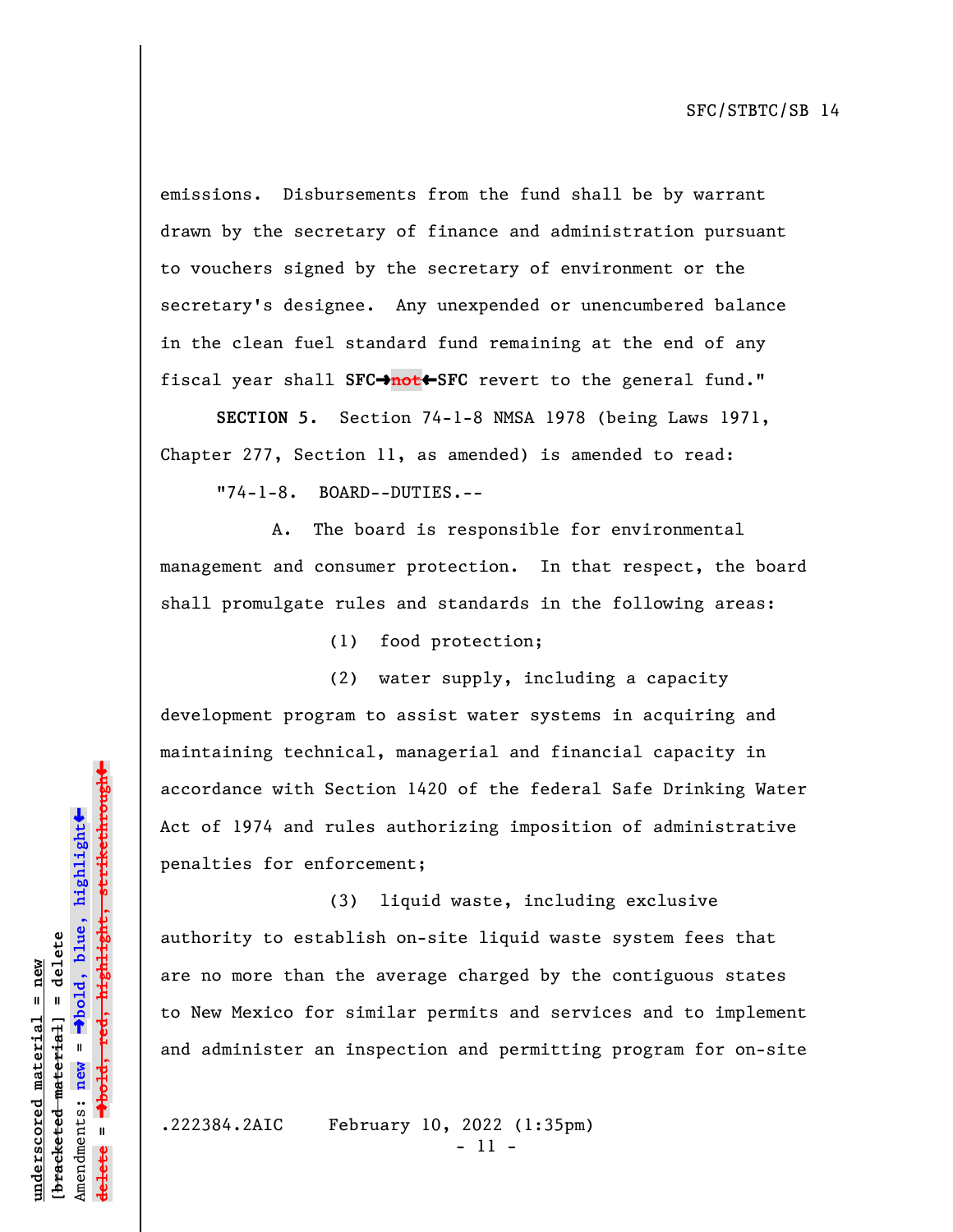SFC/STBTC/SB 14

liquid waste systems;

(4) air quality management as provided in the Air Quality Control Act;

(5) radiation control and establishment of license and registration and other related fees not to exceed fees charged by the United States nuclear regulatory commission for similar licenses as provided in the Radiation Protection Act;

(6) noise control;

(7) nuisance abatement;

(8) vector control;

(9) occupational health and safety as provided in the Occupational Health and Safety Act;

(10) sanitation of public swimming pools and public baths;

(11) plumbing, drainage, ventilation and sanitation of public buildings in the interest of public health;

(12) medical radiation, health and safety certification and standards for radiologic technologists as provided in the Medical Imaging and Radiation Therapy Health and Safety Act;

(13) hazardous wastes and underground storage tanks as provided in the Hazardous Waste Act; [and]

(14) solid waste as provided in the Solid

.222384.2AIC February 10, 2022 (1:35pm)

- 12 -

º**bold, red, highlight, strikethrough** <del>highlight, strikethrou</del>  $\ddot{\bullet}$ º**bold, blue, highlight**  $b$ racketed material] = delete **[bracketed material] = delete** inderscored material = new **underscored material = new** Amendments: **new** =  $\mathbf{I}$ Amendments: new  $\mathbf{u}$ **delete =**

»